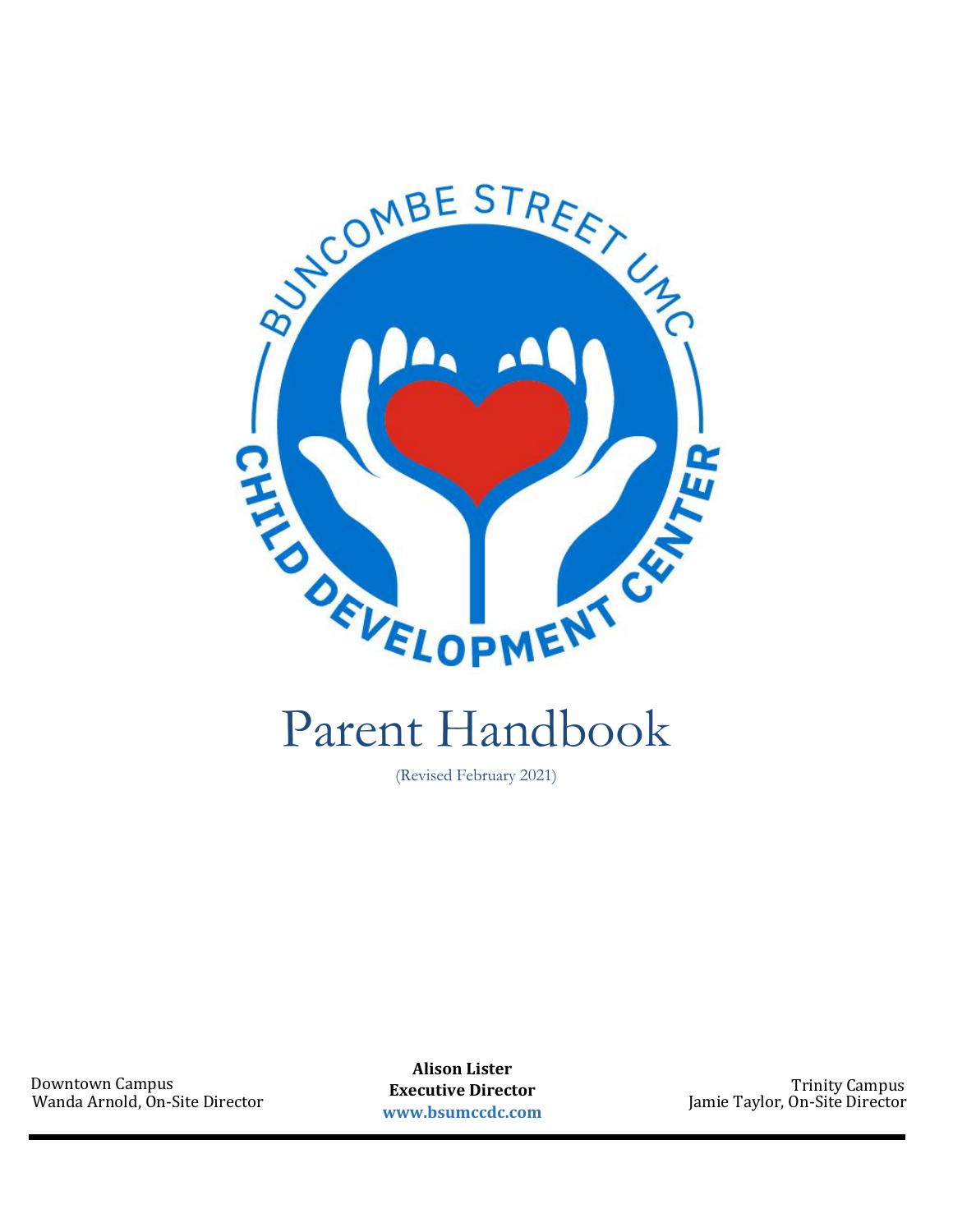### **BUNCOMBE STREET UNITED METHODIST CHURCH CHILD DEVELOPMENT CENTER**

This handbook contains helpful information about our program. Please keep it in a handy place for future reference. We are glad you have chosen our program and appreciate your confidence and trust. We look forward to sharing these preschool years with you and your child!

# **OUR CENTER**

- Is licensed by the South Carolina Department of Social Services
- Operates from 7:30am to 5:30pm, Monday through Friday
- Provides a hot lunch and afternoon snack
- Maintains lower teacher: child ratios than the state requires for licensing
- Provides a comprehensive age-appropriate program with loving teachers
- Downtown Campus offers a school-age program with pick-up available to area schools with summer and holiday camp available
- Is a faith-based program and integrates God's love for his children into all aspects of our daily activities
- Is a NUT-FREE Facility

# **CONTACTING THE CENTER:**

All incoming calls to the CDC should be directed either to the individual classroom, administrative offices or to the general voicemail. The voicemail is on at all times to receive messages and you will receive a prompt response. Phone numbers for the Downtown Campus are  $(864)233-5050$  and Fax  $(864)242-4478$ . Phone numbers for the Trinity Campus are (864) 235-1484 and Fax (864) 233-0336.

# **CDC BOARD OF DIRECTORS:**

The Buncombe Street CDC Board of Directors is comprised of Buncombe Street church members, designated Church Staff members, and the CDC Director. The Board meets monthly to review the policies of the CDC. Parents may contact the Board with comments or concerns - the CDC director will provide the chairperson's name and email address and a listing of Board members upon request.

# **ENROLLMENT PROCESS:**

Parents must complete an application or waiting list form. If an opening is available, plans will be made to enroll the child immediately. If not, your child will be placed on a waiting list, and you will be notified when a vacancy becomes available. Priority is given by date of application and age category. An orientation will be scheduled where administrative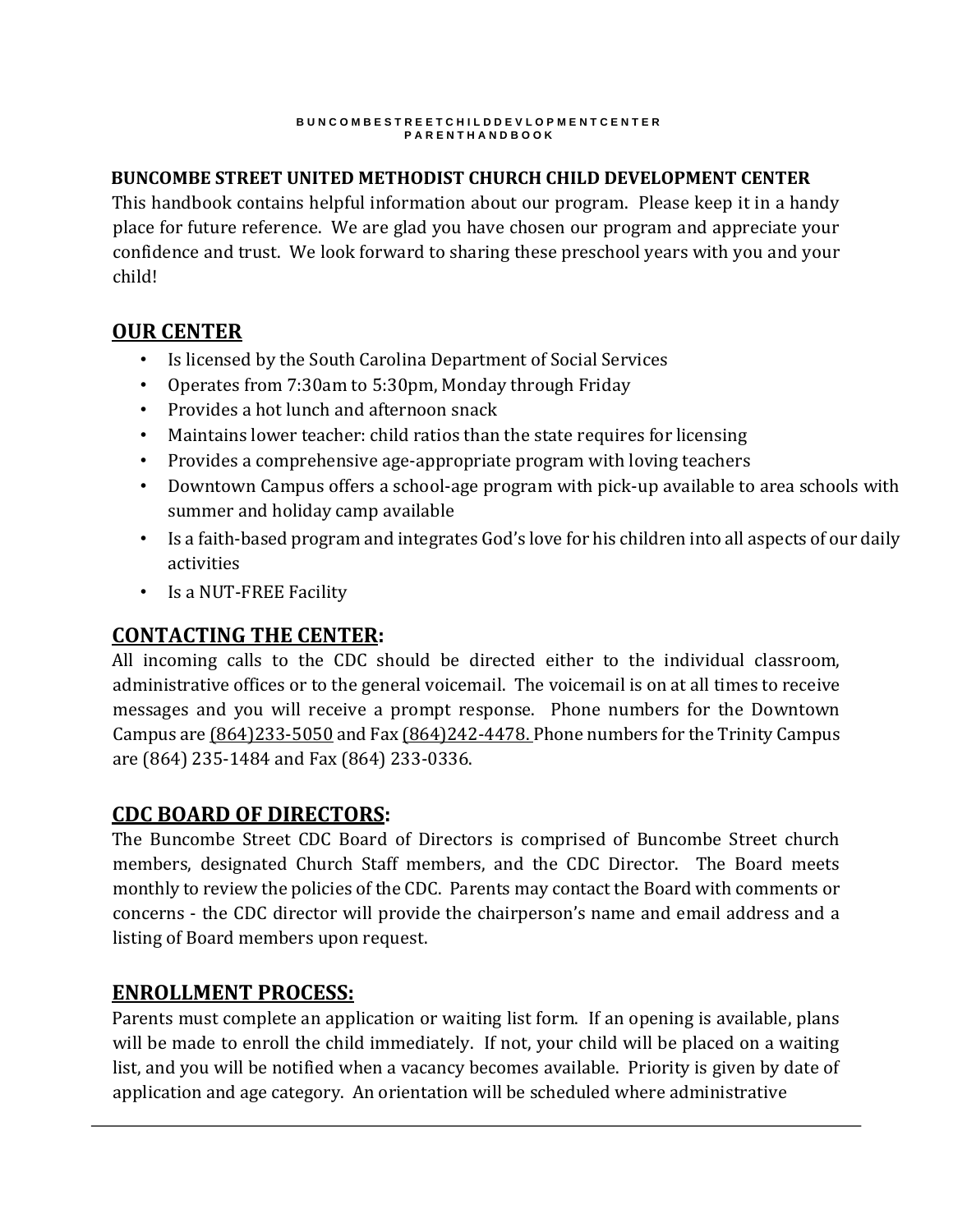personnel will discuss with parents the policies and procedures, the child's readiness and individual needs. If a child has special needs, joint plans will be made at the time of enrollment. A non-refundable registration fee is paid at the child's initial enrollment.

The following forms must be completed prior to enrollment:

Developmental History Enrollment Form, Medical Release, Illness Policy, DSS Health Form, Emergency Contact Information, South Carolina Certificate of Immunization, Field Trip Release, Discipline Policy, Tuition Contract.

### **Buncombe Street CDC does not accept Certificate of Religious Exemption for immunizations.**

# **TRANSITION OF CHILDREN IN PROGRAM:**

The CDC school year runs from June until May. Children will move up to the next age group/classroom in the month of June and will not move prior to June unless there are extenuating circumstances. You will be involved in this transition, so everyone will feel comfortable. The CDC has a full-day program (infants-PreK4) and Summer Camp on both the Downtown and Trinity Campuses. The Downtown Campus has an Afterschool (K5-5th grade) and Summer Camp. Summer Camp program is separate from Full Day and spaces are limited. Registration in one program does not automatically transfer into the next.

# **EQUAL OPPORTUNITY POLICY:**

The Buncombe Street United Methodist Church Child Development Center operates on an equal opportunity basis and enrolls children without regard to race, creed, sex, or national origin.

# **TUITION AND FEES:**

We offer and encourage automatic draft to pay tuition fees. Please contact the CDC Financial Office for details.

Tuition is due on the 5<sup>th</sup> of the month, or on the 5<sup>th</sup> and 20<sup>th</sup> if that arrangement has been chosen on the contract. Tuition not paid in full by due dates will be charged a \$25 late payment fee. A student account with a balance 30 days past due will result in suspension of the student until the balance is resolved. If the account is not resolved within 60 days of due date, the student will be removed from the program.

The CDC closes at 5:30pm. The fee for late pick up is \$10 per child for the first 15 minutes and an additional \$1 a minute thereafter. As of the third late pickup in a month the rate will be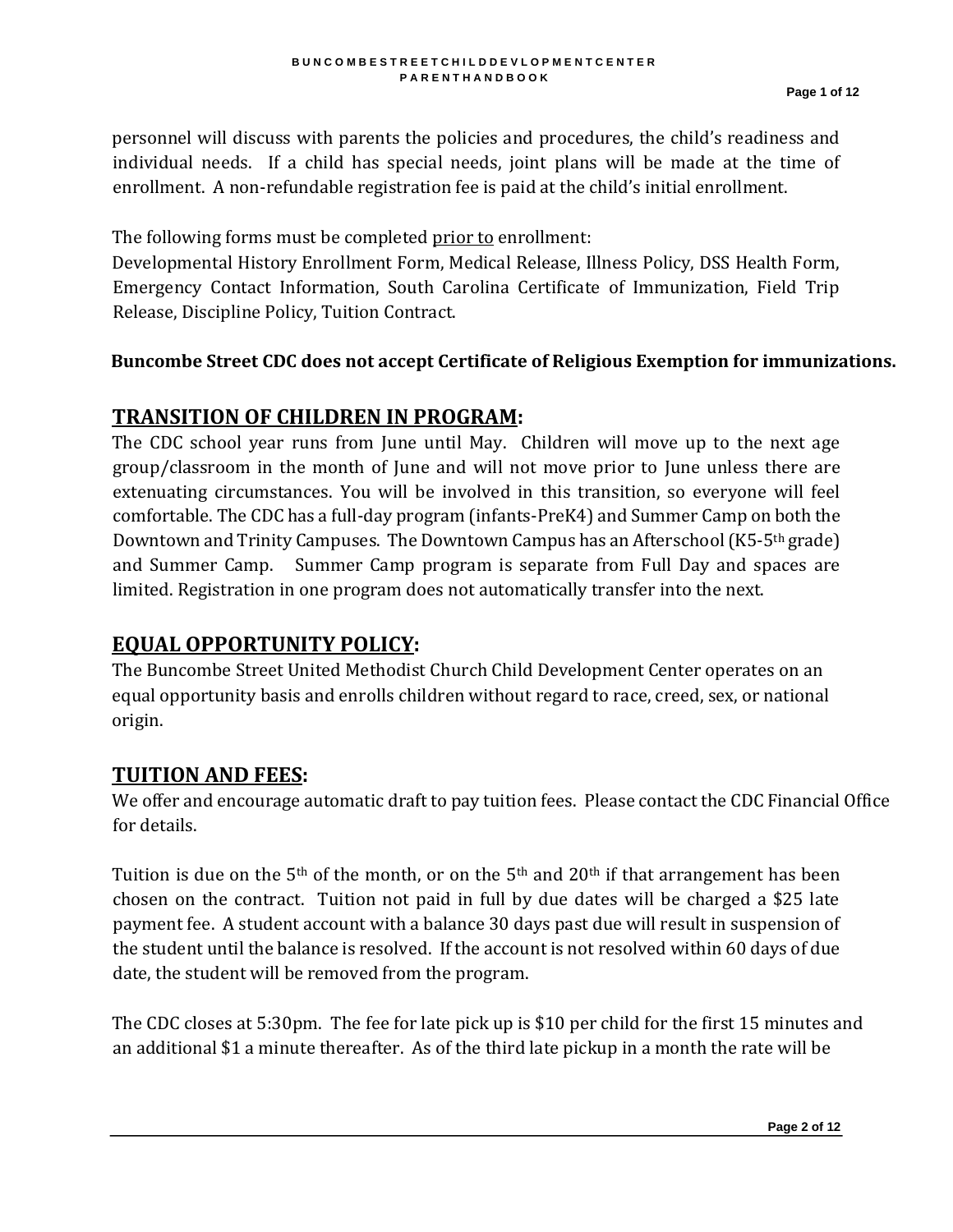\$25 per child for the first 15 minutes and an additional \$1 a minute thereafter. In assessing late fees, the CDC uses the Tadpoles application.

When closed for Inclement Weather/Training tuition will not be adjusted. Our scheduled days for closure are communicated and do not adjust to open during make-up days.

# **TUITION ASSISTANCE SCHOLARSHIPS:**

The SISK Foundation of Buncombe Street United Methodist Church makes it possible for scholarships to be made available to families of the CDC who meet tuition assistance criteria. Guidelines for eligibility are established and are adhered to, and this includes a requirement for quarterly updates of financial need. Inquiries concerning the application process should be directed to the CDC Director or the CDC Bookkeeper. Scholarship funding is partial and involves a co-payment. The family's portion of the payment is due in accordance with the regular payment schedule. Late fees and consequences for accounts in arrears will be assessed if tuition is not paid on time. All families, including scholarship recipients, are responsible for late pick-up fees, late payment fees, activity/registration fees, key card fees and return check charges.

Receipt of monthly scholarship payments are contingent upon recipients maintaining a current balance with respect to monthly tuition. If tuition will be late recipients should communicate this with the CDC Director in order to avoid forfeiture of the following month's scholarship funds.

Occurrence of more than two late pickups will result in forfeiture of the subsequent month's scholarship funds.

### **WITHDRAWAL:**

To terminate child care services, you must provide written notice to the Director. You will be responsible for payment of child care services for a full two weeks after submitting written notice, regardless of whether such services are used. For purposes of this policy, the two week notice period will begin on the first Monday occurring on or following the date on which the written notice is submitted to the Director and run for 14 days thereafter. This means that if written notice is submitted on a Thursday, the two week notice period will commence the following Monday.

### **COMMUNICATION:**

Keeping our families involved with the school has always been a priority of ours. The Tadpoles Application is a communication tool that will be used in the classrooms. The Tadpoles program will allow our teachers to send you classroom information. Each classroom is equipped with an iPad mini which will be specifically used for the Tadpoles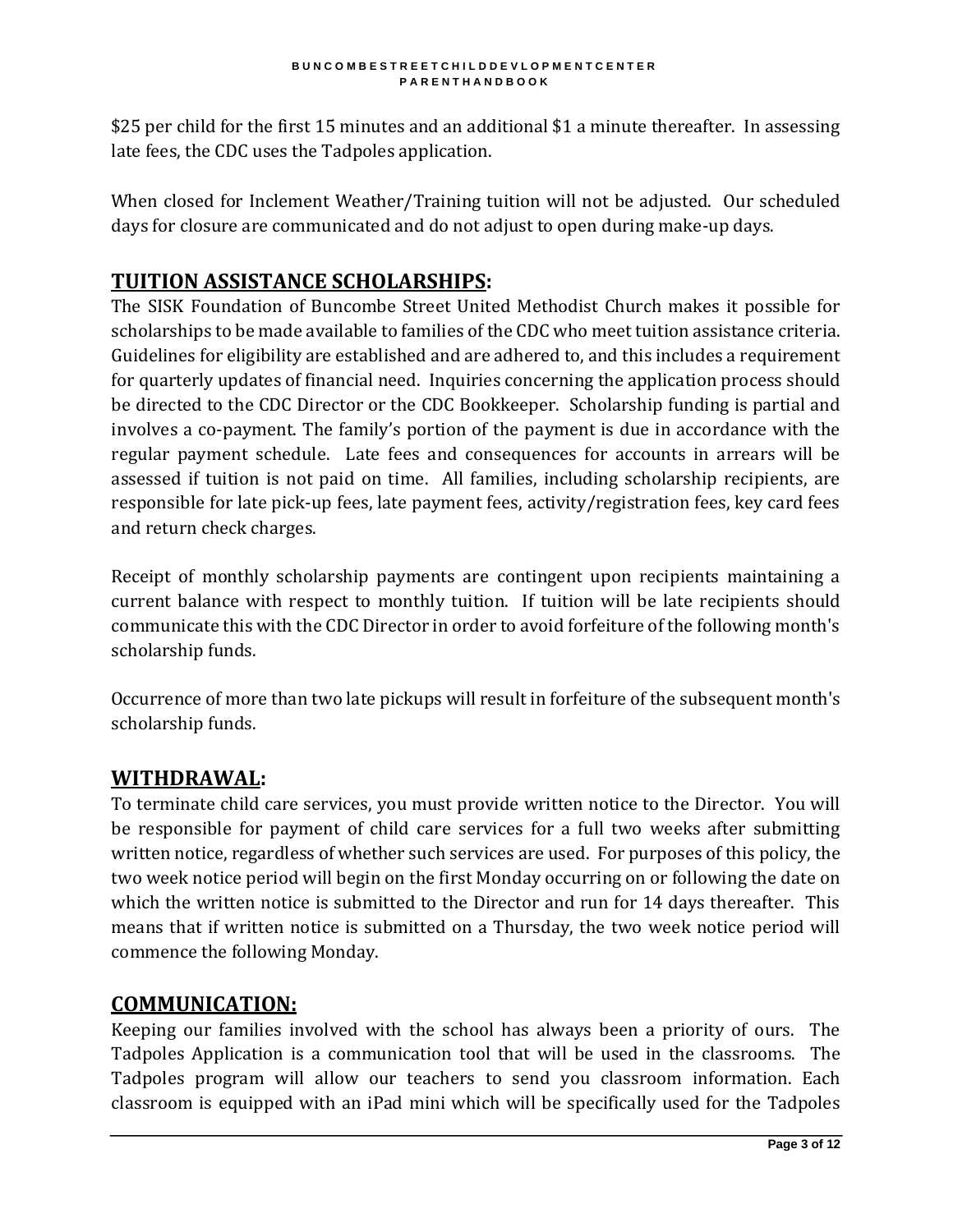program (no internet use). We consider all information through this system to be a private communication between our school and our families. No personal information is shared with any external parties. We use the parent's email address we have on file to communicate via the Tadpoles program. Tadpole's website is: [www.tadpoles.com.](http://www.tadpoles.com/) 

Please make sure you check your child's room communication board and your child's cubby daily for additional information.

### **ARRIVAL AND PICK-UP:**

For your child's safety, all persons leaving or picking up their child must adhere to these guidelines.

- We consider your child in our care when the child has been signed in to Tadpoles.
- All adults picking up the child will be asked to show identification until the staff is familiar with those individuals on the pick-up list.
- Children will be released only to those persons on the child's pick-up list. If a CDC teacher or administrator feels uncomfortable releasing a child into a parent or approved adult's care, they will follow DSS protocol.

The Downtown Campus has limited parking. The circular drive will accommodate ten cars. If you plan to stay longer than 10 minutes or if the lot is full, please park in the lot across Buncombe Street or at the side of the building.

At the Downtown Campus there are several locked doors to the CDC. Parents are provided a key card for entry. Please use the doors on the lower level next to the church offices if you do not have a key card. Additional fobs or replacement fobs are \$20.00 per fob.

The Trinity Campus has two CDC entrances. Parents are provided a key card for entry. Additional fobs or replacement fobs are \$20.00 per fob.

### **ABSENCES:**

Regular attendance is important if your child is to gain full benefit from the Child Development Center. When your child is sick, on a family vacation, or taking a day off, we ask that you notify the CDC. You may do so using the Tadpoles application or communicating directly to CDC Administration or teachers.

# **INCLEMENT WEATHER/EMERGENCY CLOSINGS:**

The CDC closes for inclement weather following the Greenville County School District in determining whether we open late or close early, or open at all. Closings are announced through Tadpoles. Should an emergency occur during the day causing the center to close, we will text the parents to pick up children immediately.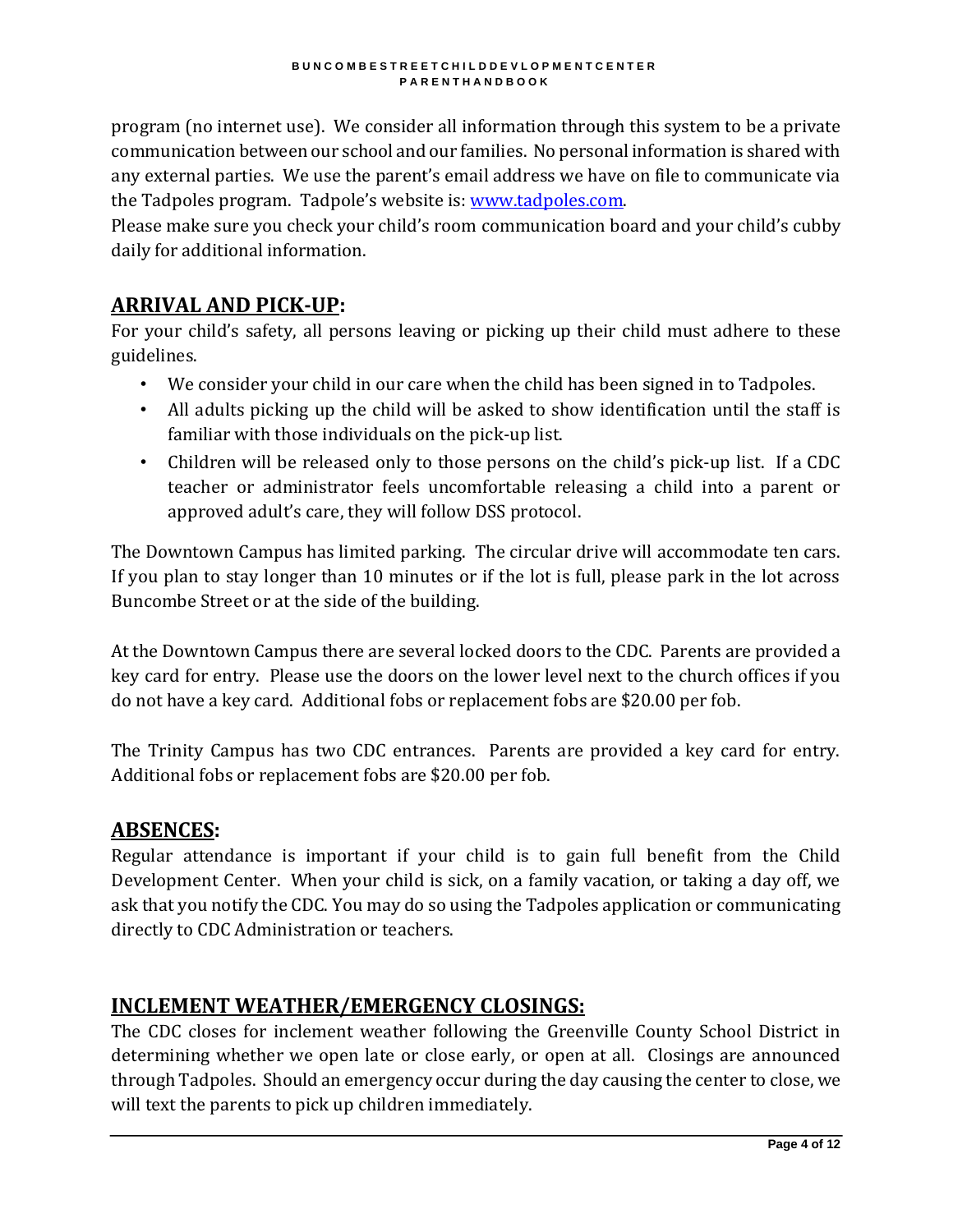In the event of an emergency evacuation of the downtown Greenville area, the children from the Downtown Campus (and their emergency information) will be taken by bus to Trinity Campus (2203 Augusta Street, Greenville SC 29605 (864) 233-8114). In the event of an emergency evacuation of the Augusta Street area, the children from the Trinity Campus (and their emergency information) will be taken by bus to the Downtown Campus (200 Buncombe Street, Greenville SC 29601 (864) 233-5050). The children will be taken to the gymnasium and the parents notified to pick them up.

# **CALENDAR:**

The CDC is closed for the following days and holidays:

- New Year's Day
- Martin Luther King, Jr. Day
- Good Friday
- Memorial Day
- Teacher Work Day
- July Fourth
- Labor Day
- Thanksgiving Holiday (2 days)
- Christmas Holidays (3 days)
- Teacher training (2 consecutive days in summer)

# **CURRICULUM:**

The CDC uses developmentally appropriate curriculum. Teachers plan activities and lessons that add to the total development of the child. Experiences are carefully planned to enhance the physical, emotional, social and intellectual development of the child. The teacher's lesson plans are based on themes for exploration and investigation by the children in their classroom. Daily Schedules are reviewed by the Assistant Director and are posted on the classroom PARENT INFORMATION BOARD outside of your child's classroom. We also email a newsletter to you about the classroom theme and activities that are coming up. There is a list of Developmental Goals for your child's age group posted in the room.

# **ENRICHMENT PROGRAMS:**

We offer several enrichment programs during CDC hours. All of the outside vendors are paid directly by families to the provider. They each have a sign-up station and payment box located in the main hallway upstairs. If you have any questions about these programs you can call them directly.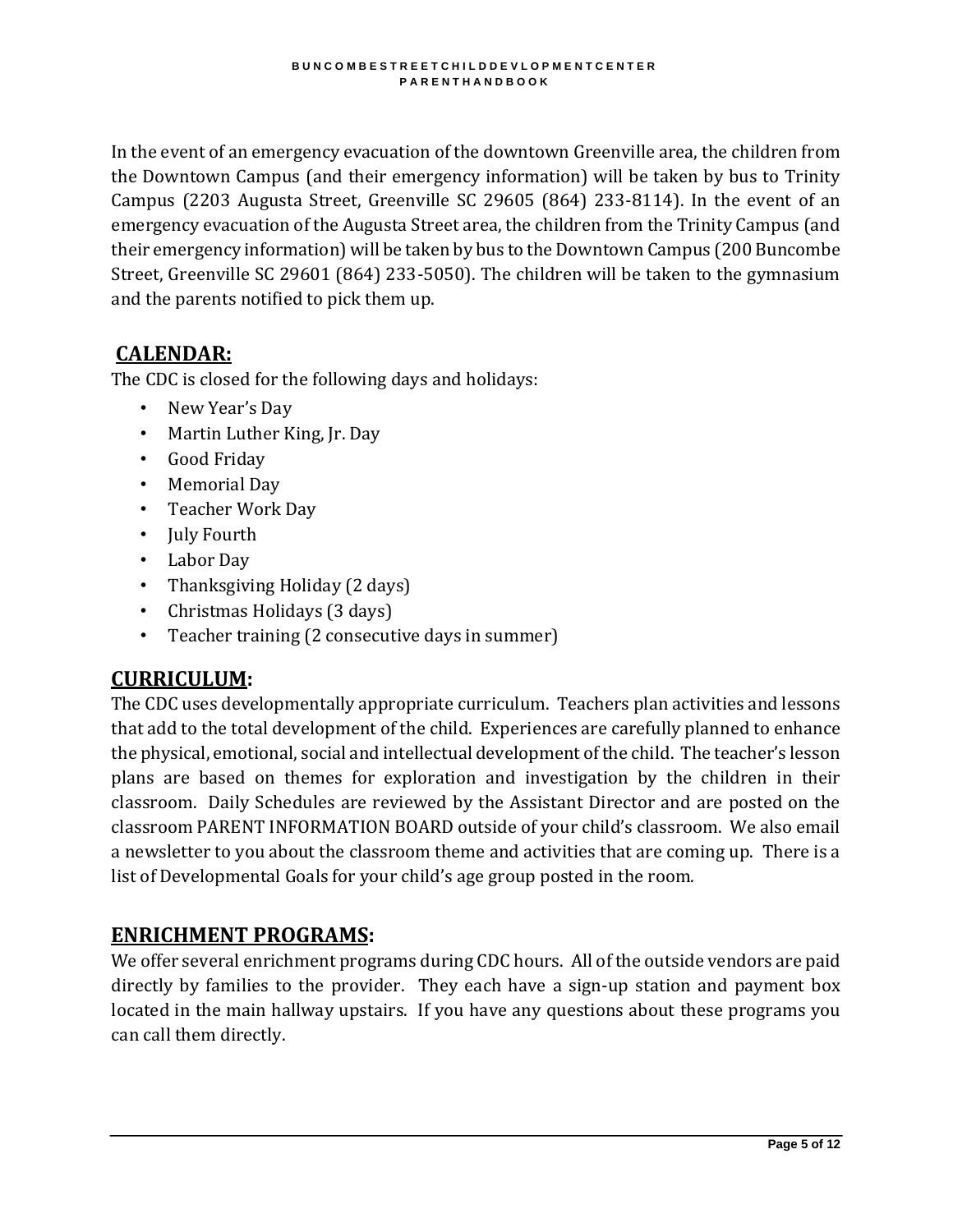# **CHAPEL:**

During the months of September-May, the church staff conducts chapel weekly for the K3 and K4 classrooms.

# **MEALS AND SNACKS:**

Hot lunch and afternoon snack which follow the USDA nutritional requirements are provided daily by the CDC. A morning snack is not provided so parents are urged to serve your child breakfast before coming to school in the morning.

Infant classes eat according to individual schedules. Parents will provide prepared formula or breast milk in plastic bottles and baby food. Everything must be labeled with child's name. Infant parents are required to have 4 "Inch-Bug" name labels for your child's bottles. The "Inch-Bug" labels can be ordered on inchbug.com.

Toddler classes eat lunch at approximately 10:45 AM in their classrooms. It is our goal to help the child with self-feeding skills. Lunches are served family style. Teachers will assist and model feeding skills, table etiquette and conversation. We look at lunch as an enjoyable, interactive meal experience.

Two-year-old classes eat at approximately 10:45 AM. Lunches are served family style.

3K and 4K classes eat at approximately 11:15 AM. Your child will also be served second helpings and clean his/her own table and floor area.

# **INCIDENT REPORTS:**

An incident report will be placed in your child's cubby/folder when an accident occurs. It will give you the cause and treatment of the injury. The CDC will also reach you by phone and send an incident report through Tadpoles if the child receives an injury that leaves a visible mark.

# **ILLNESS POLICY:**

If your child becomes ill during the day, and is unable to participate in the normal program, the CDC will contact you to pick up your child. Once contact has been made a parent or guardian is expected to arrive at the center within 30 minutes. The center does not provide on-site sick childcare.

In order to protect other children and staff, sick children should not be brought to the center nor will they be permitted to stay at the center with the below conditions. Please be aware that unless otherwise noted children WILL NOT be admitted into the CDC WITHOUT a doctor's note stating that they are allowed to return: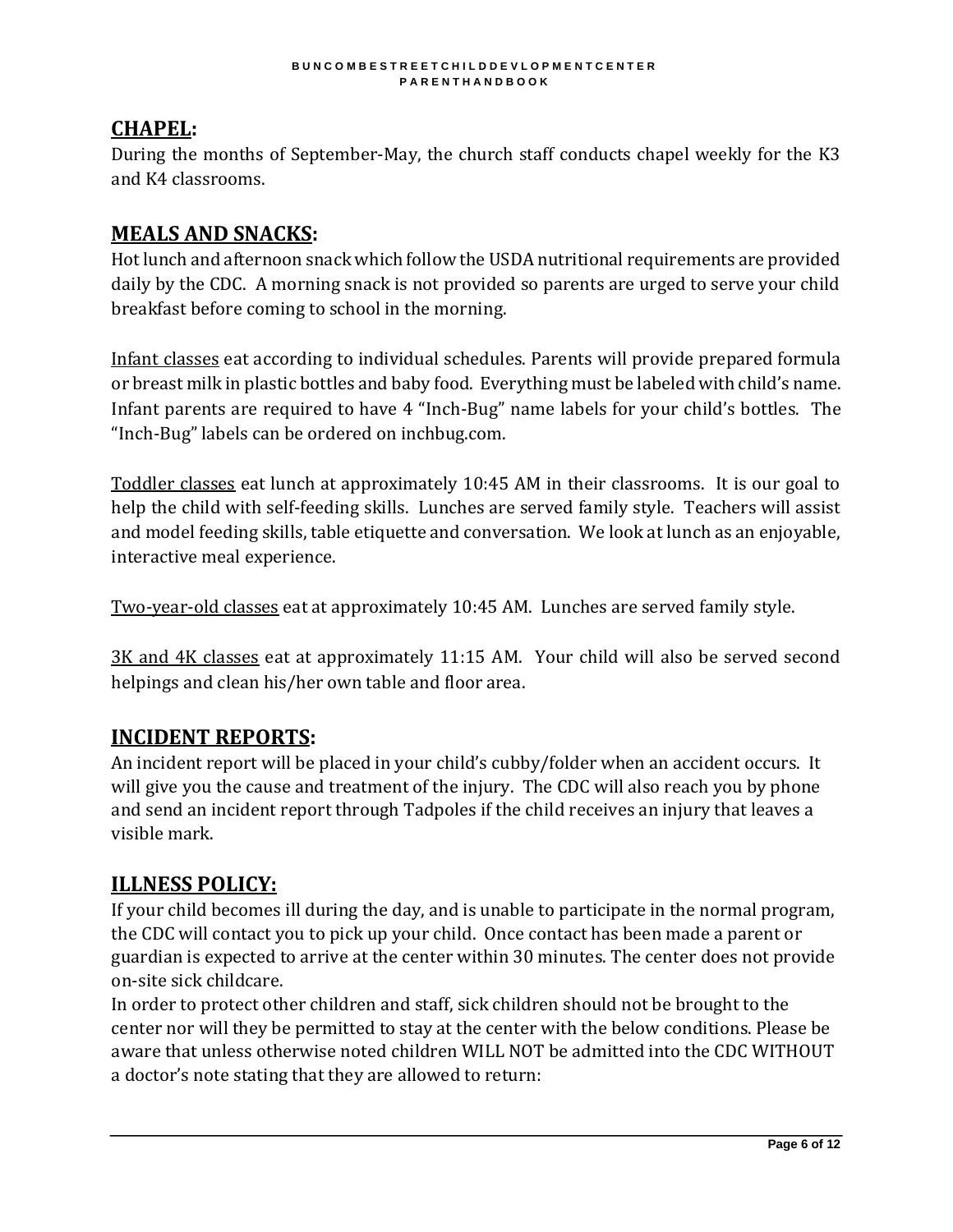#### **Must be free of symptoms for 24 hours:**

#### **A doctor's note does not override the 24 hour policy.**

**Diarrhea:** Children with 3 or more loose stools in 24 hour period must be sent home. Children may not return to school until they have been diarrhea free for 24 hours. Children may be excluded for fewer than 3 episodes of diarrhea if their condition makes it hard for their caretakers to maintain sanitary conditions in the classroom.

Children may not attend the CDC:

**Campylobacter, E. Coli, Giardia, Norovirus, Rotavirus, Salmonella or Shigella:** A child may return with a doctor's note and after diarrhea stops.

**E. coli:** for the most severe type of E. coli, children must remain out of school until the diarrhea stops and 2 lab tests taken 24 hours apart test negative for E. coli O157:H7.

**Giardia:** When diarrhea stops or child has taken antibiotics for at least 2 doses.

**Fever:** Children will be sent home for a fever 100.4 degrees or higher. Children may return to school when they have been home for 48 hours and fever free for at least 24 hours without the aid of fever reducing medication.

**Fever with Rash, Behavior Change or other Symptoms:** Children with a fever should be out of school if they have signs of severe illness such as a rash, change in behavior, earache, vomiting confusion, sore throat or irritability.

Children may return to school when symptoms are clear for 24 hours and/or with a doctor's note.

**Hand, Foot and Mouth (Enterovirus):** Children may return to school when they have been fever free and have no excessive drooling for 24 hours, do not have difficulty swallowing, have no open blisters and able to function in a normal classroom setting.

**Sty/Stye:** A child with a draining/oozing sty should remain home until the draining has stopped. Vomiting: A child must be free of vomiting for 24 hours before returning to school.

#### **Requires a Doctor's Note to return:**

**Bronchial Infection:** If your child is coughing because of a cold or bronchial infection, he or she is contagious as long as the cough is moist or fever persists. If the infection is bacterial and the child has been on an antibiotic for 2 doses and is fever free for 24 hours, he or she may return to the CDC.

**Chicken Pox / Varicella:** Children with chicken pox may return once all of the sores and blisters are dried/ scabbed over, or if there are no scabs, until no new sores appear.

**Croup:** Children with a cough resembling a barking seal must be seen by a doctor and remain home for 24 hours. A doctor's note is required before your child can return to school.

**Ear Infection:** Ear infections are frequent in young children. Although the child is not contagious, the child must have been on antibiotic for 2 doses before returning to the CDC.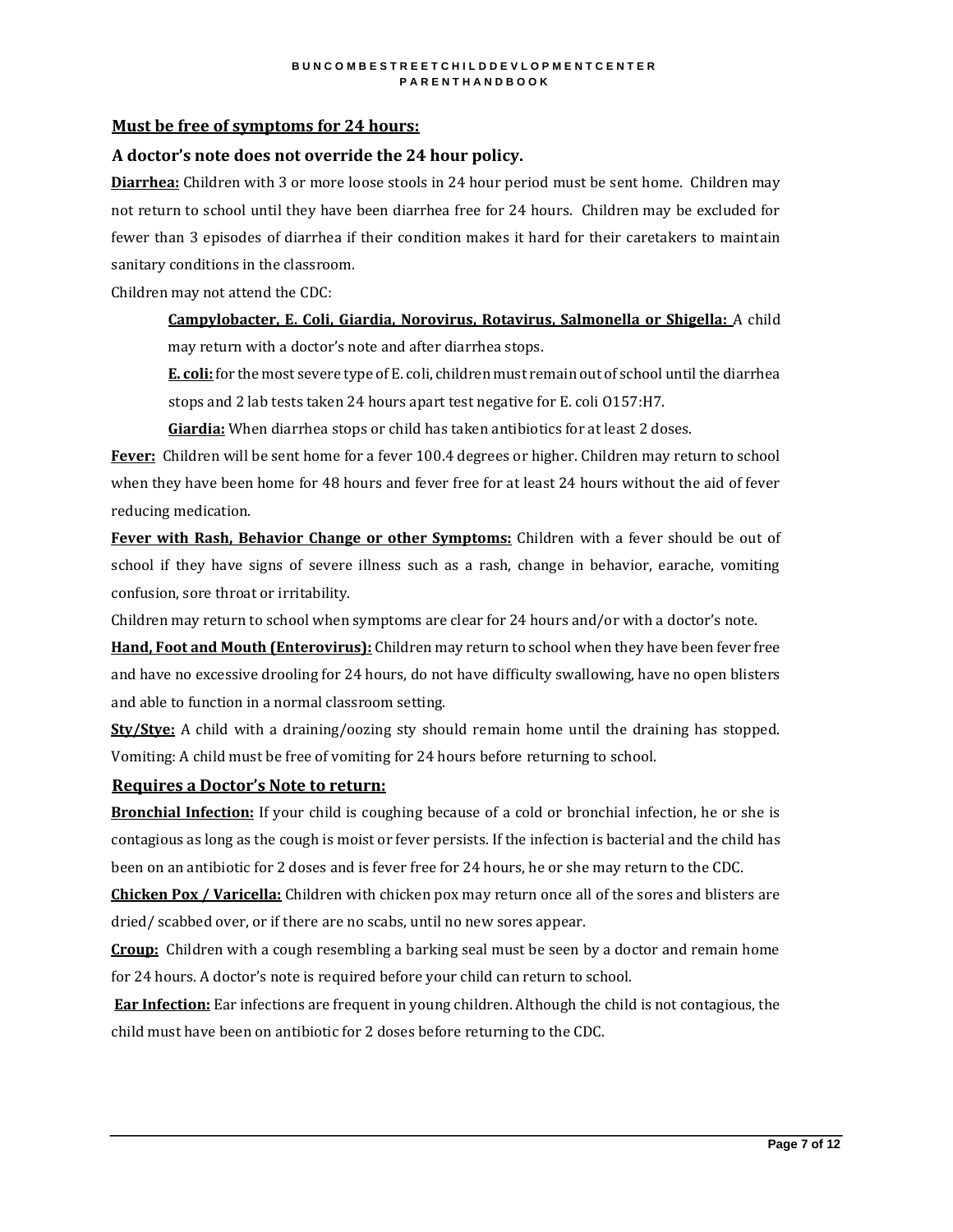**Fifth Disease/Erythema Infectiosum:** Children with a "lacy" pattern rash and mid-cold symptoms will be sent home and must be seen by a physician. A doctor's note is required before your child can return to school.

**Flu, Influenza or Influenza-Like Illness (ILI):** A child with ILI or the flu will be excluded for a fever of 101 degrees or higher with cough and/or sore throat. Children must be fever free for 24 hours without any fever reducing medicines.

**Head Lice:** BSUMC CDC has a NO NITS policy. Teachers will check your child's scalp for any newly hatched Lice and un-hatched Nits every day for two weeks after the first sighting of Lice and/or Nits. If either are present, your child will have to be retreated for Lice and their head checked again in order to return to school.

**Impetigo:** Children with dry, honey-colored crusty sores that may be weepy, oozing or wet with be sent home. Children may return with a doctor's note after 2 doses of antibiotics, if the sores have stopped oozing and are starting to get smaller.

**Medical Procedures:** If a child has undergone any medical procedure that requires general anesthesia, we ask that the child remain home for 24 hours.

**Medications:** Children who have been prescribed any medication or breathing treatments must be on the medication for 2 doses before returning to school. We will NOT administer prescribed medications. The only exception will be for life threatening conditions. The above prescription medication must be in the original container and have a pharmacy label bearing your child's name. We will NOT administer any over the counter medication. The only exception is diaper cream and antiitch cream. Parents will be required to provide their own cream and a sign medication form. We ask that you please do not put medication in a child's sippy cup or bottle. If a child needs an EpiPen, the parent must provide a doctor's note explaining the procedures the school is to take if an allergic reaction occurs. The EpiPen will be kept locked in the classroom backpack.

**Meningitis, Mononucleosis:** Children with high fever, rash, stiff neck will be sent home. Children may not return to school without a doctor's note.

**Mouth Sores:** Children with sores inside the mouth must remain home until they have a doctor's note saying they may return to school.

**Mumps**: Children may return to school with a doctor's note 5 days after the beginning of swelling.

**Pneumonia/Walking Pneumonia:** Children with cough, fever, fast breathing or shortness of breath, or fast heart beat will be sent home. Children may return to school when they can function in the classroom's daily activities including outside activities and gym time.

**Pink-eye / Conjunctivitis:** Children with red/pink, draining eyes will be sent home. Children may return to school after being treated for 2 doses of antibiotic.

**Rash:** Children with an unexplained rash, rapidly spreading rash, as well as a rash with fever or behavior changes must remain home. A doctor's note is required for return to school.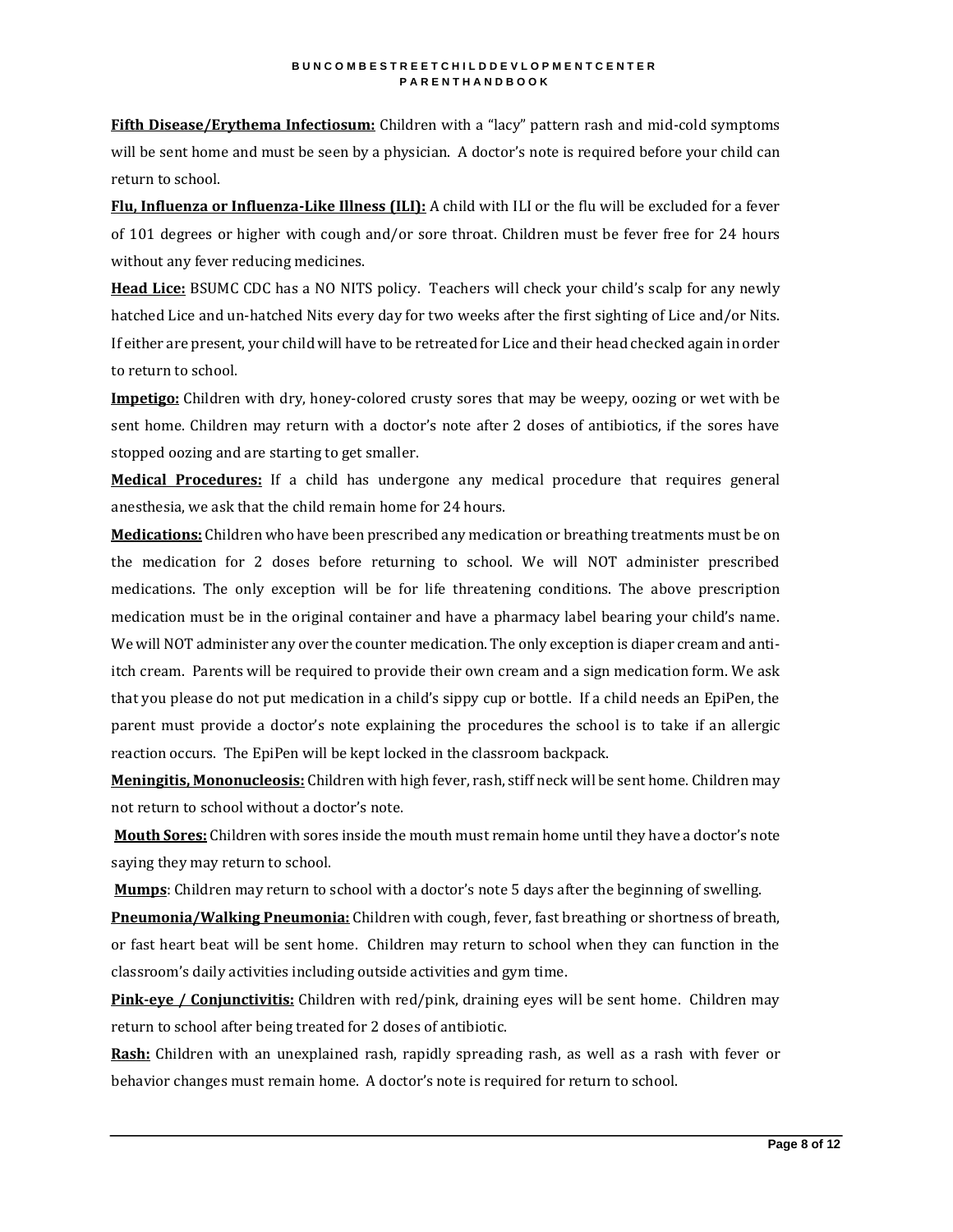**Ringworm:** Children with ringworm must remain out of school until they have begun treatment with a prescription medication. A doctor's note is required for return to school.

**RSV (Respiratory Syncytial Virus):** Children with a fever, runny nose, wheezing or high pitched whistling when exhaling will be sent home. Children may return with a doctor's note.

**Shingles:** Children must remain home who have shingles lesions/sores/blisters that cannot be covered. Your child may return once the lesions are dried or scabbed.

**Staph or Strep Skin Infections (includes MRSA):** before they can return to school. A child with a draining sore, boil, or abscess that cannot be covered, or with sores that ooze through and soak dressings, must remain home. Your child may return once the draining stops, or if the drainage (oozing) can be contained in the dressing, so that no one else comes into contact with the drainage. Because treatments vary, we require children to be on an antibiotic for 24 hours.

**"Strep Throat" / Streptococcal Pharyngitis:** Children with "Strep throat" can return to school with a doctor's note 2 doses of antibiotics if there is no fever.

**Thrush:** Children with white patches in their mouths need to be checked by a doctor. Children may return to school when they have been on the medication for 2 doses.

**Tuberculosis (TB):** A child with TB should remain home until you have a doctor's note stating that the child is no longer contagious.

**Whooping Cough / Pertussis:** Children with whooping cough can return to school with a doctor's note after completing 5 days of prescribed antibiotics, unless directed otherwise by DHEC or your school nurse.

Please let the CDC teachers know if your child has any of the above illnesses so that we may post a flyer on the door about the illness in the classroom. BSUMC CDC follows, at a minimum, DEHC and DSS standards plus our own CDC policies that are voted on and reviewed by the CDC Board of Directors annually. Also, please keep the CDC informed when your child is ill, as we are concerned about each child's welfare.

# **MEDICAL EMERGENCIES:**

If medical care is needed for your child and we are unable to contact you immediately, we will secure care as follows:

Life or Death Situation – EMS will be called and your child will be taken to Greenville Memorial Medical Center unless you identify another medical facility. We will continue trying to notify you until you are reached.

Non-Emergency Situation But Requiring Medical Attention (such as fractures or stitches) – If you or your specified emergency contact person(s) cannot be reached, EMS will transport your child to Greenville Memorial Medical Center unless you identify another medical facility. We will continue trying to notify you.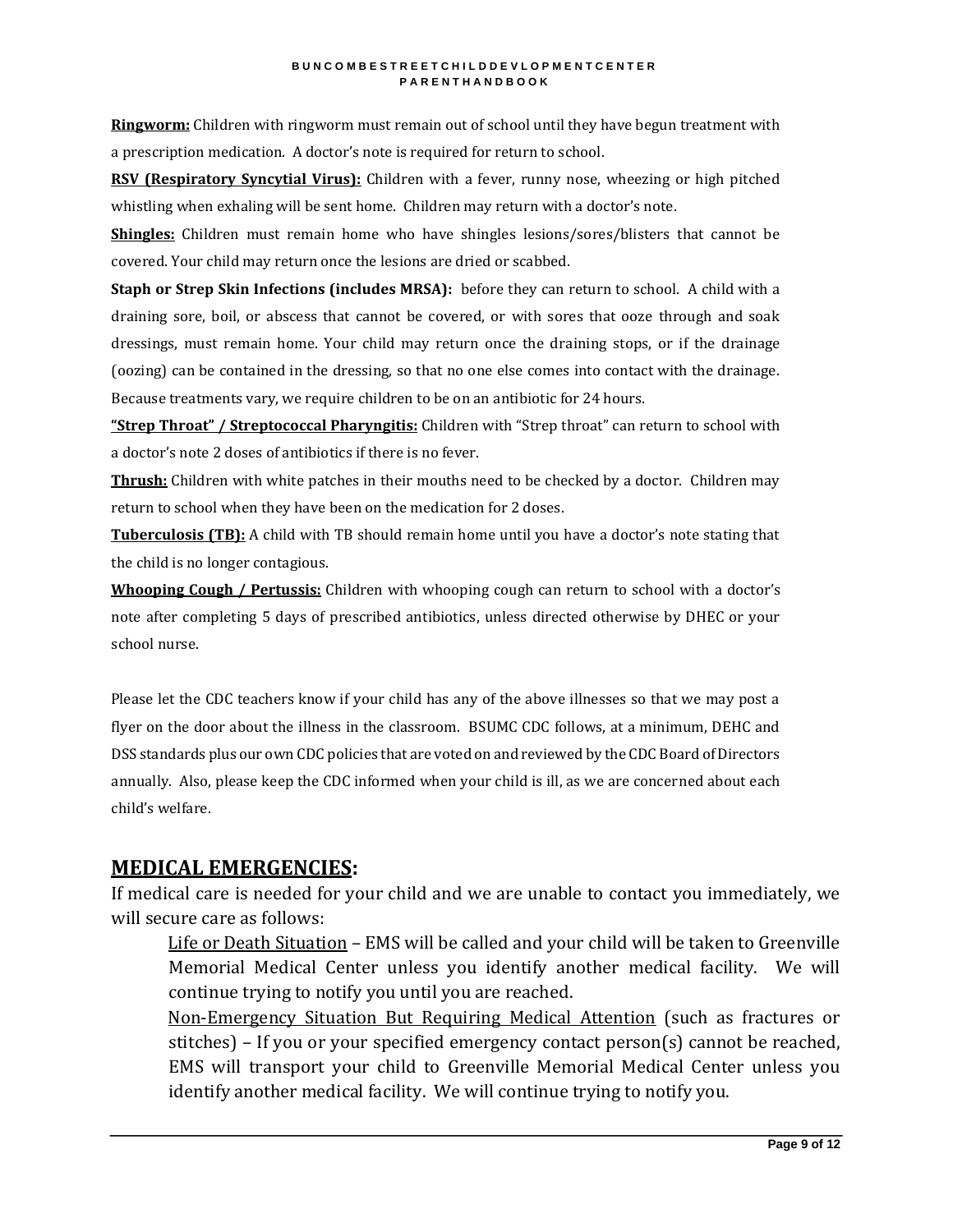# **DISCIPLINE POLICY:**

We are committed to maintaining an environment in which all children and teachers are treated with dignity and respect. All forms of intimidation, including verbal, visual, and physical by the child, will be documented with an incident report signed by parent or guardian. Any student engaged in acts of bullying or harassment, including verbal or physical aggression towards another child or teacher, will be dismissed from school.

A copy of the discipline policy is given to each parent at the time of enrollment. Parents will be asked to review and sign a copy each year.

### **CHILD ABUSE AND NEGLECT:**

Any person who has reason to believe that a child through the age of 17 has been subjected to physical abuse or neglect is required by law to report such incidents to the DEPARTMENT OF SOCIAL SERVICES for evaluation. HOT LINE: 1-800-722-2737

### **POTTY TRAINING:**

We will partner with parents for toilet training their child when he or she shows signs of readiness in the two-year-old classrooms. Please have a conversation with your child's teachers prior to bringing your child to school in underwear. We strive to provide an environment that is healthy and sanitary. When a child wears underwear with no accidents (excluding nap and bedtime) for a full three days and can verbally communicate that he or she needs to go to the potty, he or she may wear underwear to school. If a parent chooses to use pull-ups, they must be the side-fastening style. Changing non-fastening style pull-ups removes a teacher from the classroom too long because they frequently require clothing and shoes to be removed and replaced.

### **CLOTHING AND PERSONAL BELONGINGS:**

The CDC requires a full change of clothing – including shoes – in the child's cubby at all times. It is required that you label the extra clothing with your child's name. Please bring a small pillow, favorite small, soft doll or animal, and a blanket to be used at naptime. Please label all items with child's name. Parents are responsible for the laundering of items each week.

Parents will supply diapers and a monthly snack item (for toddler and older classrooms only). There must always be a day's supply (approximately five diapers per day) available for your child. Teachers may ask for an additional supply of diapers as needed.

**Please do not allow your child to bring any toys from home**. Only items for Show And Tell are allowed. We are not responsible for lost items.